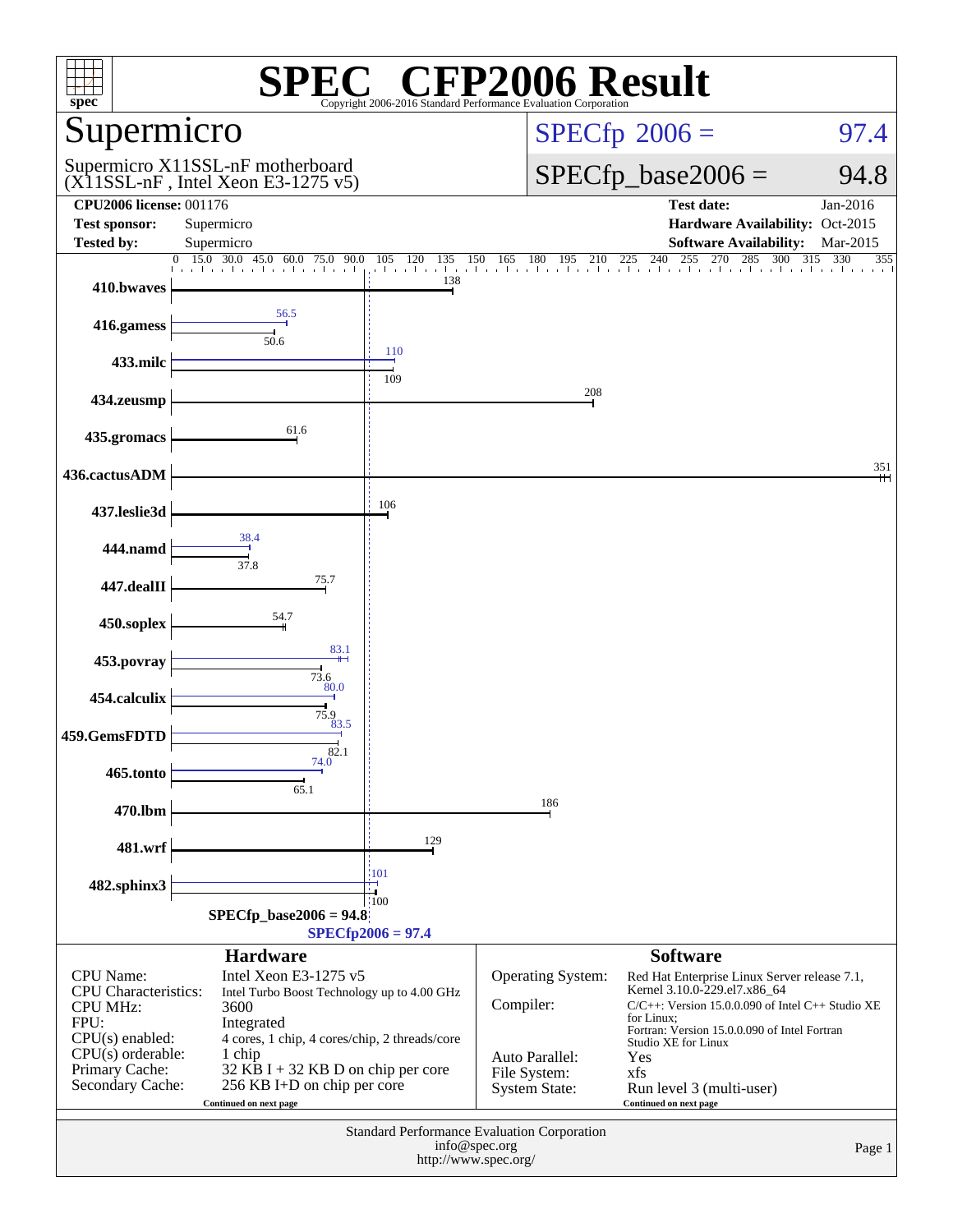

## Supermicro

#### (X11SSL-nF , Intel Xeon E3-1275 v5) Supermicro X11SSL-nF motherboard

#### $SPECfp2006 = 97.4$  $SPECfp2006 = 97.4$

#### $SPECfp\_base2006 = 94.8$

| <b>CPU2006 license: 001176</b> |                                    |                       | <b>Test date:</b><br>$Jan-2016$           |  |  |  |
|--------------------------------|------------------------------------|-----------------------|-------------------------------------------|--|--|--|
| <b>Test sponsor:</b>           | Supermicro                         |                       | Hardware Availability: Oct-2015           |  |  |  |
| <b>Tested by:</b>              | Supermicro                         |                       | <b>Software Availability:</b><br>Mar-2015 |  |  |  |
| L3 Cache:                      | 8 MB I+D on chip per chip          | <b>Base Pointers:</b> | $64$ -bit                                 |  |  |  |
| Other Cache:                   | None                               | Peak Pointers:        | $32/64$ -bit                              |  |  |  |
| Memory:                        | 64 GB (4 x 16 GB 2Rx8 PC4-2133P-E) | Other Software:       | None                                      |  |  |  |
| Disk Subsystem:                | 1 x 1000 GB SATA III, 7200 RPM     |                       |                                           |  |  |  |
| Other Hardware:                | None                               |                       |                                           |  |  |  |

| <b>Results Table</b> |                                                                                                          |              |                |       |                |       |                |              |                |              |                |              |
|----------------------|----------------------------------------------------------------------------------------------------------|--------------|----------------|-------|----------------|-------|----------------|--------------|----------------|--------------|----------------|--------------|
|                      | <b>Base</b>                                                                                              |              |                |       | <b>Peak</b>    |       |                |              |                |              |                |              |
| <b>Benchmark</b>     | <b>Seconds</b>                                                                                           | <b>Ratio</b> | <b>Seconds</b> | Ratio | <b>Seconds</b> | Ratio | <b>Seconds</b> | <b>Ratio</b> | <b>Seconds</b> | <b>Ratio</b> | <b>Seconds</b> | <b>Ratio</b> |
| 410.bwayes           | 98.5                                                                                                     | 138          | 98.6           | 138   | 98.3           | 138   | 98.5           | 138          | 98.6           | 138          | 98.3           | 138          |
| 416.gamess           | 389                                                                                                      | 50.3         | 387            | 50.6  | 387            | 50.6  | 346            | 56.5         | 346            | 56.6         | 347            | 56.4         |
| $433$ .milc          | 84.3                                                                                                     | 109          | 84.3           | 109   | 84.3           | 109   | 83.7           | 110          | 83.7           | <b>110</b>   | 83.8           | 110          |
| 434.zeusmp           | 43.8                                                                                                     | 208          | 43.8           | 208   | 43.9           | 207   | 43.8           | 208          | 43.8           | 208          | 43.9           | 207          |
| 435.gromacs          | 116                                                                                                      | 61.7         | 116            | 61.6  | 116            | 61.5  | 116            | 61.7         | <b>116</b>     | 61.6         | 116            | 61.5         |
| 436.cactusADM        | 34.1                                                                                                     | 351          | 33.8           | 354   | 34.3           | 349   | 34.1           | 351          | 33.8           | 354          | 34.3           | 349          |
| 437.leslie3d         | 88.5                                                                                                     | 106          | 88.3           | 106   | 88.7           | 106   | 88.5           | 106          | 88.3           | 106          | 88.7           | 106          |
| 444.namd             | 213                                                                                                      | 37.6         | 212            | 37.8  | 212            | 37.8  | 209            | 38.4         | 209            | 38.3         | 209            | 38.4         |
| 447.dealII           | 151                                                                                                      | 75.8         | 151            | 75.6  | 151            | 75.7  | 151            | 75.8         | 151            | 75.6         | 151            | 75.7         |
| $450$ .soplex        | 149                                                                                                      | 55.8         | 152            | 54.7  | 152            | 54.7  | 149            | 55.8         | 152            | 54.7         | 152            | 54.7         |
| 453.povray           | 72.3                                                                                                     | 73.6         | 72.2           | 73.6  | 72.7           | 73.2  | 61.5           | 86.5         | 64.0           | 83.1         | 64.8           | 82.1         |
| 454.calculix         | 109                                                                                                      | 75.9         | 108            | 76.1  | 109            | 75.5  | 103            | 80.1         | <b>103</b>     | 80.0         | 103            | 79.7         |
| 459.GemsFDTD         | 129                                                                                                      | 82.1         | 129            | 82.1  | 129            | 82.0  | 127            | 83.5         | 127            | 83.5         | 127            | 83.6         |
| 465.tonto            | 151                                                                                                      | 65.1         | 151            | 65.1  | 152            | 64.7  | 133            | 74.0         | 133            | 74.2         | 133            | 73.9         |
| 470.1bm              | 73.8                                                                                                     | 186          | 73.9           | 186   | 73.8           | 186   | 73.8           | 186          | 73.9           | 186          | 73.8           | 186          |
| 481.wrf              | 87.0                                                                                                     | 128          | 86.8           | 129   | 86.7           | 129   | 87.0           | 128          | 86.8           | 129          | 86.7           | 129          |
| $482$ .sphinx $3$    | 194                                                                                                      | 101          | 194            | 100   | 194            | 100   | 193            | 101          | 192            | 101          | 193            | <b>101</b>   |
|                      | Results appear in the order in which they were run. Bold underlined text indicates a median measurement. |              |                |       |                |       |                |              |                |              |                |              |

#### **[Operating System Notes](http://www.spec.org/auto/cpu2006/Docs/result-fields.html#OperatingSystemNotes)**

Stack size set to unlimited using "ulimit -s unlimited"

#### **[Platform Notes](http://www.spec.org/auto/cpu2006/Docs/result-fields.html#PlatformNotes)**

As tested, the system used a Supermicro CSE-113MFAC2-R606CB chassis. The chassis is configured with 2 PWS-606P-1R redundant power supply, 1 SNK-P0046P heatsink, as well as 4 FAN-0154L4 middle cooling fan. Sysinfo program /home/cpu2006/config/sysinfo.rev6914 \$Rev: 6914 \$ \$Date:: 2014-06-25 #\$ e3fbb8667b5a285932ceab81e28219e1 running on localhost.localdomain Wed Jan 20 19:37:29 2016

 This section contains SUT (System Under Test) info as seen by some common utilities. To remove or add to this section, see: <http://www.spec.org/cpu2006/Docs/config.html#sysinfo> Continued on next page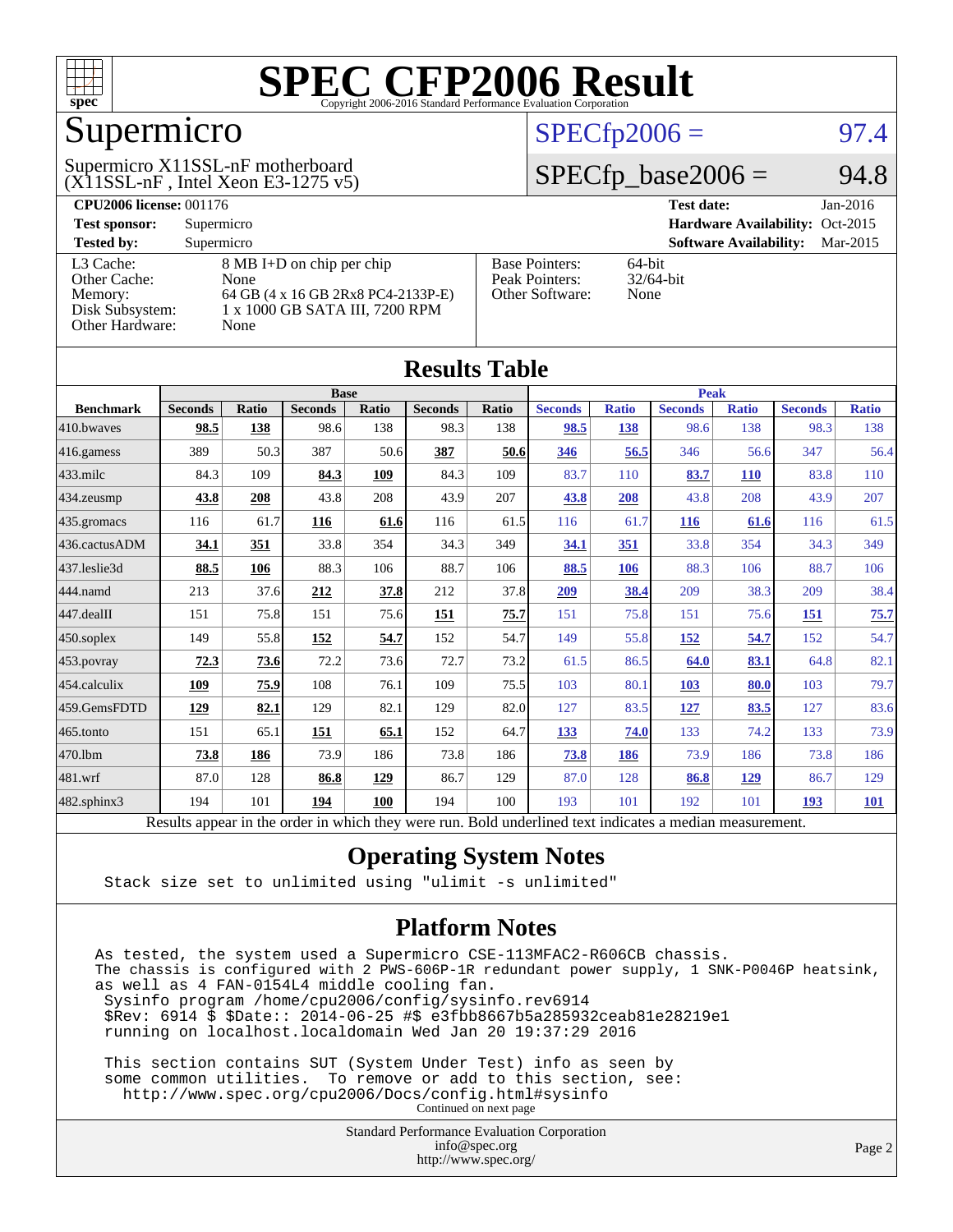

#### Supermicro

 $SPECTp2006 =$  97.4

 $(X11SSL-nF$ , Intel Xeon E3-1275 v5) Supermicro X11SSL-nF motherboard

 $SPECTp\_base2006 = 94.8$ 

**[CPU2006 license:](http://www.spec.org/auto/cpu2006/Docs/result-fields.html#CPU2006license)** 001176 **[Test date:](http://www.spec.org/auto/cpu2006/Docs/result-fields.html#Testdate)** Jan-2016 **[Test sponsor:](http://www.spec.org/auto/cpu2006/Docs/result-fields.html#Testsponsor)** Supermicro Supermicro **[Hardware Availability:](http://www.spec.org/auto/cpu2006/Docs/result-fields.html#HardwareAvailability)** Oct-2015 **[Tested by:](http://www.spec.org/auto/cpu2006/Docs/result-fields.html#Testedby)** Supermicro **Supermicro [Software Availability:](http://www.spec.org/auto/cpu2006/Docs/result-fields.html#SoftwareAvailability)** Mar-2015

#### **[Platform Notes \(Continued\)](http://www.spec.org/auto/cpu2006/Docs/result-fields.html#PlatformNotes)**

Standard Performance Evaluation Corporation [info@spec.org](mailto:info@spec.org) Page 3 From /proc/cpuinfo model name : Intel(R) Xeon(R) CPU E3-1275 v5 @ 3.60GHz 1 "physical id"s (chips) 8 "processors" cores, siblings (Caution: counting these is hw and system dependent. The following excerpts from /proc/cpuinfo might not be reliable. Use with caution.) cpu cores : 4 siblings : 8 physical 0: cores 0 1 2 3 cache size : 8192 KB From /proc/meminfo<br>MemTotal: 65630544 kB HugePages\_Total: 0<br>Hugepagesize: 2048 kB Hugepagesize: From /etc/\*release\* /etc/\*version\* os-release: NAME="Red Hat Enterprise Linux Server" VERSION="7.1 (Maipo)" ID="rhel" ID\_LIKE="fedora" VERSION\_ID="7.1" PRETTY\_NAME="Red Hat Enterprise Linux Server 7.1 (Maipo)" ANSI\_COLOR="0;31" CPE\_NAME="cpe:/o:redhat:enterprise\_linux:7.1:GA:server" redhat-release: Red Hat Enterprise Linux Server release 7.1 (Maipo) system-release: Red Hat Enterprise Linux Server release 7.1 (Maipo) system-release-cpe: cpe:/o:redhat:enterprise\_linux:7.1:ga:server uname -a: Linux localhost.localdomain 3.10.0-229.el7.x86\_64 #1 SMP Thu Jan 29 18:37:38 EST 2015 x86 64 x86 64 x86 64 GNU/Linux run-level 3 Jan 20 19:24 SPEC is set to: /home/cpu2006 Filesystem Type Size Used Avail Use% Mounted on /dev/mapper/rhel-home xfs 865G 170G 696G 20% /home Additional information from dmidecode: Warning: Use caution when you interpret this section. The 'dmidecode' program reads system data which is "intended to allow hardware to be accurately determined", but the intent may not be met, as there are frequent changes to hardware, firmware, and the "DMTF SMBIOS" standard. BIOS American Megatrends Inc. 1.0a 12/25/2015 Memory: 4x Samsung M391A2K43BB1-CPB 16 GB 2 rank 2133 MHz Continued on next page

<http://www.spec.org/>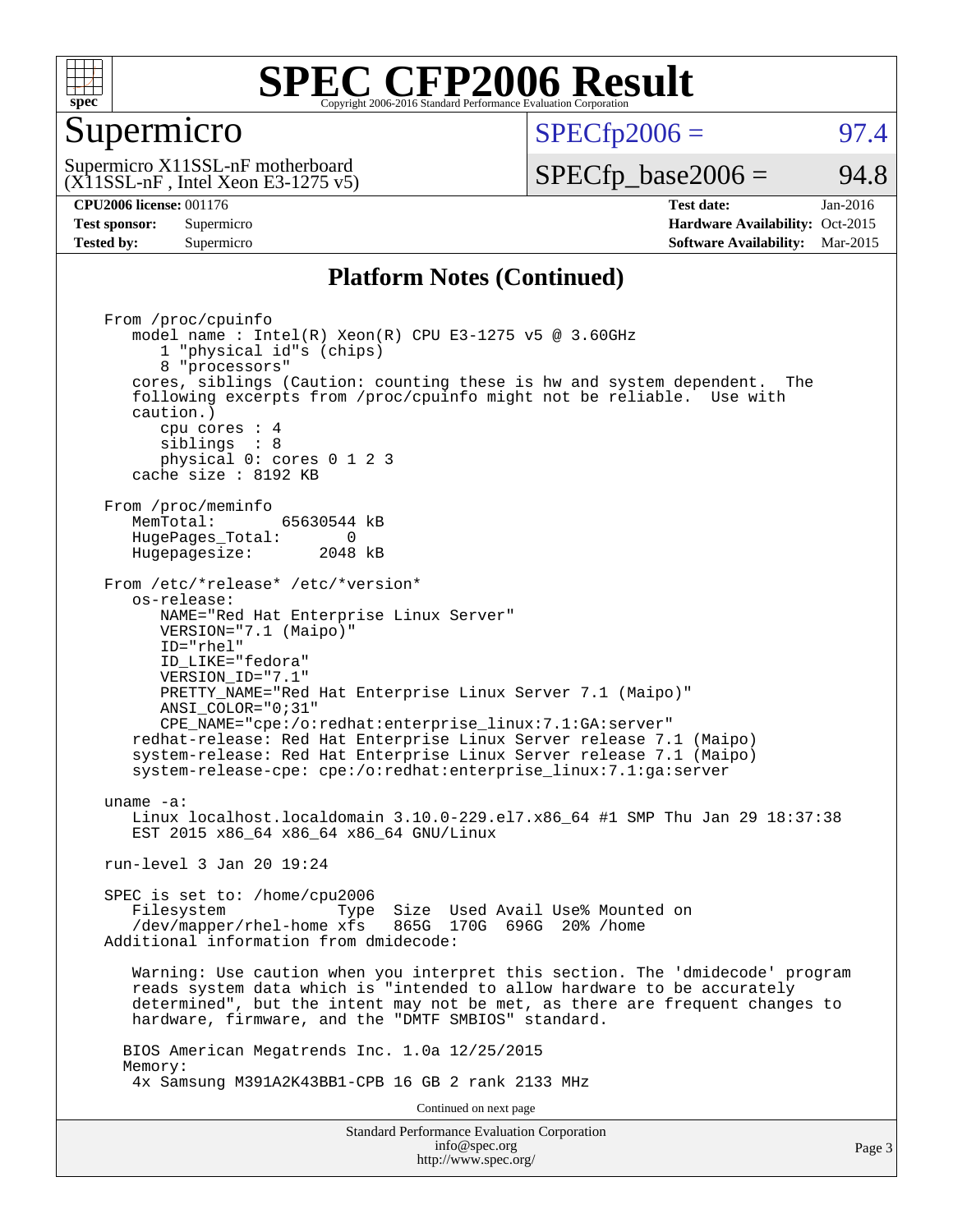

### Supermicro

 $SPECTp2006 =$  97.4

(X11SSL-nF , Intel Xeon E3-1275 v5) Supermicro X11SSL-nF motherboard

**[CPU2006 license:](http://www.spec.org/auto/cpu2006/Docs/result-fields.html#CPU2006license)** 001176 **[Test date:](http://www.spec.org/auto/cpu2006/Docs/result-fields.html#Testdate)** Jan-2016

 $SPECfp\_base2006 = 94.8$ 

**[Test sponsor:](http://www.spec.org/auto/cpu2006/Docs/result-fields.html#Testsponsor)** Supermicro Supermicro **[Hardware Availability:](http://www.spec.org/auto/cpu2006/Docs/result-fields.html#HardwareAvailability)** Oct-2015 **[Tested by:](http://www.spec.org/auto/cpu2006/Docs/result-fields.html#Testedby)** Supermicro **Supermicro [Software Availability:](http://www.spec.org/auto/cpu2006/Docs/result-fields.html#SoftwareAvailability)** Mar-2015

#### **[Platform Notes \(Continued\)](http://www.spec.org/auto/cpu2006/Docs/result-fields.html#PlatformNotes)**

(End of data from sysinfo program)

#### **[General Notes](http://www.spec.org/auto/cpu2006/Docs/result-fields.html#GeneralNotes)**

Environment variables set by runspec before the start of the run: KMP\_AFFINITY = "granularity=fine,compact,1,0" LD\_LIBRARY\_PATH = "/home/cpu2006/libs/32:/home/cpu2006/libs/64:/home/cpu2006/sh" OMP\_NUM\_THREADS = "4"

 Binaries compiled on a system with 1x Core i5-4670K CPU + 16GB memory using RedHat EL 7.0 Transparent Huge Pages enabled with: echo always > /sys/kernel/mm/transparent\_hugepage/enabled

#### **[Base Compiler Invocation](http://www.spec.org/auto/cpu2006/Docs/result-fields.html#BaseCompilerInvocation)**

[C benchmarks](http://www.spec.org/auto/cpu2006/Docs/result-fields.html#Cbenchmarks):  $\text{icc}$  -m64

 $C++$  benchmarks:<br>icpc  $-m$ -m64

[Fortran benchmarks](http://www.spec.org/auto/cpu2006/Docs/result-fields.html#Fortranbenchmarks): [ifort -m64](http://www.spec.org/cpu2006/results/res2016q1/cpu2006-20160125-38769.flags.html#user_FCbase_intel_ifort_64bit_ee9d0fb25645d0210d97eb0527dcc06e)

[Benchmarks using both Fortran and C](http://www.spec.org/auto/cpu2006/Docs/result-fields.html#BenchmarksusingbothFortranandC): [icc -m64](http://www.spec.org/cpu2006/results/res2016q1/cpu2006-20160125-38769.flags.html#user_CC_FCbase_intel_icc_64bit_0b7121f5ab7cfabee23d88897260401c) [ifort -m64](http://www.spec.org/cpu2006/results/res2016q1/cpu2006-20160125-38769.flags.html#user_CC_FCbase_intel_ifort_64bit_ee9d0fb25645d0210d97eb0527dcc06e)

#### **[Base Portability Flags](http://www.spec.org/auto/cpu2006/Docs/result-fields.html#BasePortabilityFlags)**

| 410.bwaves: -DSPEC CPU LP64<br>416.gamess: -DSPEC_CPU_LP64<br>433.milc: -DSPEC CPU LP64<br>434.zeusmp: -DSPEC_CPU_LP64<br>435.gromacs: -DSPEC_CPU_LP64 -nofor_main<br>436.cactusADM: -DSPEC CPU LP64 -nofor main<br>437.leslie3d: -DSPEC CPU LP64<br>444.namd: -DSPEC CPU LP64<br>447.dealII: -DSPEC CPU LP64 |                                                                |
|---------------------------------------------------------------------------------------------------------------------------------------------------------------------------------------------------------------------------------------------------------------------------------------------------------------|----------------------------------------------------------------|
| 450.soplex: -DSPEC_CPU_LP64<br>453.povray: -DSPEC_CPU_LP64<br>454.calculix: -DSPEC CPU LP64 -nofor main<br>459.GemsFDTD: -DSPEC CPU LP64<br>465.tonto: - DSPEC CPU LP64<br>470.1bm: - DSPEC CPU LP64                                                                                                          | 481.wrf: -DSPEC_CPU_LP64 -DSPEC_CPU_CASE_FLAG -DSPEC_CPU_LINUX |

Continued on next page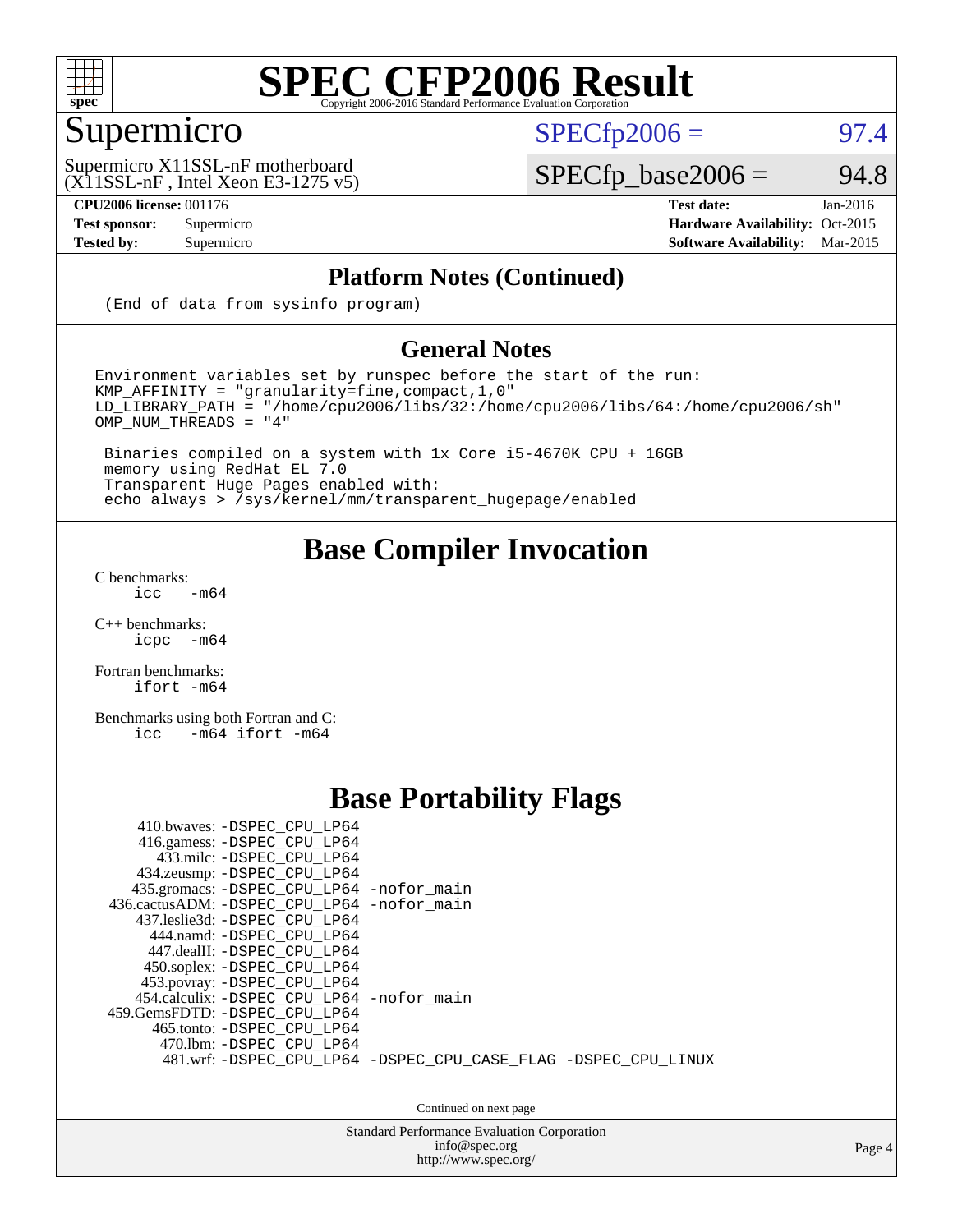

#### Supermicro

 $SPECTp2006 =$  97.4

 $(X11SSL-nF,$  Intel Xeon E3-1275 v5) Supermicro X11SSL-nF motherboard

 $SPECTp\_base2006 = 94.8$ 

**[CPU2006 license:](http://www.spec.org/auto/cpu2006/Docs/result-fields.html#CPU2006license)** 001176 **[Test date:](http://www.spec.org/auto/cpu2006/Docs/result-fields.html#Testdate)** Jan-2016

**[Test sponsor:](http://www.spec.org/auto/cpu2006/Docs/result-fields.html#Testsponsor)** Supermicro Supermicro **[Hardware Availability:](http://www.spec.org/auto/cpu2006/Docs/result-fields.html#HardwareAvailability)** Oct-2015 **[Tested by:](http://www.spec.org/auto/cpu2006/Docs/result-fields.html#Testedby)** Supermicro **Supermicro [Software Availability:](http://www.spec.org/auto/cpu2006/Docs/result-fields.html#SoftwareAvailability)** Mar-2015

### **[Base Portability Flags \(Continued\)](http://www.spec.org/auto/cpu2006/Docs/result-fields.html#BasePortabilityFlags)**

482.sphinx3: [-DSPEC\\_CPU\\_LP64](http://www.spec.org/cpu2006/results/res2016q1/cpu2006-20160125-38769.flags.html#suite_basePORTABILITY482_sphinx3_DSPEC_CPU_LP64)

#### **[Base Optimization Flags](http://www.spec.org/auto/cpu2006/Docs/result-fields.html#BaseOptimizationFlags)**

[C benchmarks](http://www.spec.org/auto/cpu2006/Docs/result-fields.html#Cbenchmarks): [-xCORE-AVX2](http://www.spec.org/cpu2006/results/res2016q1/cpu2006-20160125-38769.flags.html#user_CCbase_f-xAVX2_5f5fc0cbe2c9f62c816d3e45806c70d7) [-ipo](http://www.spec.org/cpu2006/results/res2016q1/cpu2006-20160125-38769.flags.html#user_CCbase_f-ipo) [-O3](http://www.spec.org/cpu2006/results/res2016q1/cpu2006-20160125-38769.flags.html#user_CCbase_f-O3) [-no-prec-div](http://www.spec.org/cpu2006/results/res2016q1/cpu2006-20160125-38769.flags.html#user_CCbase_f-no-prec-div) [-parallel](http://www.spec.org/cpu2006/results/res2016q1/cpu2006-20160125-38769.flags.html#user_CCbase_f-parallel) [-opt-prefetch](http://www.spec.org/cpu2006/results/res2016q1/cpu2006-20160125-38769.flags.html#user_CCbase_f-opt-prefetch) [-ansi-alias](http://www.spec.org/cpu2006/results/res2016q1/cpu2006-20160125-38769.flags.html#user_CCbase_f-ansi-alias)

[C++ benchmarks:](http://www.spec.org/auto/cpu2006/Docs/result-fields.html#CXXbenchmarks)

[-xCORE-AVX2](http://www.spec.org/cpu2006/results/res2016q1/cpu2006-20160125-38769.flags.html#user_CXXbase_f-xAVX2_5f5fc0cbe2c9f62c816d3e45806c70d7) [-ipo](http://www.spec.org/cpu2006/results/res2016q1/cpu2006-20160125-38769.flags.html#user_CXXbase_f-ipo) [-O3](http://www.spec.org/cpu2006/results/res2016q1/cpu2006-20160125-38769.flags.html#user_CXXbase_f-O3) [-no-prec-div](http://www.spec.org/cpu2006/results/res2016q1/cpu2006-20160125-38769.flags.html#user_CXXbase_f-no-prec-div) [-opt-prefetch](http://www.spec.org/cpu2006/results/res2016q1/cpu2006-20160125-38769.flags.html#user_CXXbase_f-opt-prefetch) [-ansi-alias](http://www.spec.org/cpu2006/results/res2016q1/cpu2006-20160125-38769.flags.html#user_CXXbase_f-ansi-alias)

[Fortran benchmarks](http://www.spec.org/auto/cpu2006/Docs/result-fields.html#Fortranbenchmarks): [-xCORE-AVX2](http://www.spec.org/cpu2006/results/res2016q1/cpu2006-20160125-38769.flags.html#user_FCbase_f-xAVX2_5f5fc0cbe2c9f62c816d3e45806c70d7) [-ipo](http://www.spec.org/cpu2006/results/res2016q1/cpu2006-20160125-38769.flags.html#user_FCbase_f-ipo) [-O3](http://www.spec.org/cpu2006/results/res2016q1/cpu2006-20160125-38769.flags.html#user_FCbase_f-O3) [-no-prec-div](http://www.spec.org/cpu2006/results/res2016q1/cpu2006-20160125-38769.flags.html#user_FCbase_f-no-prec-div) [-parallel](http://www.spec.org/cpu2006/results/res2016q1/cpu2006-20160125-38769.flags.html#user_FCbase_f-parallel) [-opt-prefetch](http://www.spec.org/cpu2006/results/res2016q1/cpu2006-20160125-38769.flags.html#user_FCbase_f-opt-prefetch)

[Benchmarks using both Fortran and C](http://www.spec.org/auto/cpu2006/Docs/result-fields.html#BenchmarksusingbothFortranandC): [-xCORE-AVX2](http://www.spec.org/cpu2006/results/res2016q1/cpu2006-20160125-38769.flags.html#user_CC_FCbase_f-xAVX2_5f5fc0cbe2c9f62c816d3e45806c70d7) [-ipo](http://www.spec.org/cpu2006/results/res2016q1/cpu2006-20160125-38769.flags.html#user_CC_FCbase_f-ipo) [-O3](http://www.spec.org/cpu2006/results/res2016q1/cpu2006-20160125-38769.flags.html#user_CC_FCbase_f-O3) [-no-prec-div](http://www.spec.org/cpu2006/results/res2016q1/cpu2006-20160125-38769.flags.html#user_CC_FCbase_f-no-prec-div) [-parallel](http://www.spec.org/cpu2006/results/res2016q1/cpu2006-20160125-38769.flags.html#user_CC_FCbase_f-parallel) [-opt-prefetch](http://www.spec.org/cpu2006/results/res2016q1/cpu2006-20160125-38769.flags.html#user_CC_FCbase_f-opt-prefetch) [-ansi-alias](http://www.spec.org/cpu2006/results/res2016q1/cpu2006-20160125-38769.flags.html#user_CC_FCbase_f-ansi-alias)

#### **[Peak Compiler Invocation](http://www.spec.org/auto/cpu2006/Docs/result-fields.html#PeakCompilerInvocation)**

[C benchmarks](http://www.spec.org/auto/cpu2006/Docs/result-fields.html#Cbenchmarks):  $-m64$ 

[C++ benchmarks:](http://www.spec.org/auto/cpu2006/Docs/result-fields.html#CXXbenchmarks) [icpc -m64](http://www.spec.org/cpu2006/results/res2016q1/cpu2006-20160125-38769.flags.html#user_CXXpeak_intel_icpc_64bit_bedb90c1146cab66620883ef4f41a67e)

[Fortran benchmarks](http://www.spec.org/auto/cpu2006/Docs/result-fields.html#Fortranbenchmarks): [ifort -m64](http://www.spec.org/cpu2006/results/res2016q1/cpu2006-20160125-38769.flags.html#user_FCpeak_intel_ifort_64bit_ee9d0fb25645d0210d97eb0527dcc06e)

#### **[Peak Portability Flags](http://www.spec.org/auto/cpu2006/Docs/result-fields.html#PeakPortabilityFlags)**

Same as Base Portability Flags

### **[Peak Optimization Flags](http://www.spec.org/auto/cpu2006/Docs/result-fields.html#PeakOptimizationFlags)**

[C benchmarks](http://www.spec.org/auto/cpu2006/Docs/result-fields.html#Cbenchmarks):

 433.milc: [-xCORE-AVX2](http://www.spec.org/cpu2006/results/res2016q1/cpu2006-20160125-38769.flags.html#user_peakPASS2_CFLAGSPASS2_LDFLAGS433_milc_f-xAVX2_5f5fc0cbe2c9f62c816d3e45806c70d7)(pass 2) [-prof-gen](http://www.spec.org/cpu2006/results/res2016q1/cpu2006-20160125-38769.flags.html#user_peakPASS1_CFLAGSPASS1_LDFLAGS433_milc_prof_gen_e43856698f6ca7b7e442dfd80e94a8fc)(pass 1) [-ipo](http://www.spec.org/cpu2006/results/res2016q1/cpu2006-20160125-38769.flags.html#user_peakPASS2_CFLAGSPASS2_LDFLAGS433_milc_f-ipo)(pass 2) [-O3](http://www.spec.org/cpu2006/results/res2016q1/cpu2006-20160125-38769.flags.html#user_peakPASS2_CFLAGSPASS2_LDFLAGS433_milc_f-O3)(pass 2) [-no-prec-div](http://www.spec.org/cpu2006/results/res2016q1/cpu2006-20160125-38769.flags.html#user_peakPASS2_CFLAGSPASS2_LDFLAGS433_milc_f-no-prec-div)(pass 2) [-prof-use](http://www.spec.org/cpu2006/results/res2016q1/cpu2006-20160125-38769.flags.html#user_peakPASS2_CFLAGSPASS2_LDFLAGS433_milc_prof_use_bccf7792157ff70d64e32fe3e1250b55)(pass 2) [-auto-ilp32](http://www.spec.org/cpu2006/results/res2016q1/cpu2006-20160125-38769.flags.html#user_peakCOPTIMIZE433_milc_f-auto-ilp32) [-ansi-alias](http://www.spec.org/cpu2006/results/res2016q1/cpu2006-20160125-38769.flags.html#user_peakCOPTIMIZE433_milc_f-ansi-alias)

Continued on next page

[Benchmarks using both Fortran and C](http://www.spec.org/auto/cpu2006/Docs/result-fields.html#BenchmarksusingbothFortranandC): [icc -m64](http://www.spec.org/cpu2006/results/res2016q1/cpu2006-20160125-38769.flags.html#user_CC_FCpeak_intel_icc_64bit_0b7121f5ab7cfabee23d88897260401c) [ifort -m64](http://www.spec.org/cpu2006/results/res2016q1/cpu2006-20160125-38769.flags.html#user_CC_FCpeak_intel_ifort_64bit_ee9d0fb25645d0210d97eb0527dcc06e)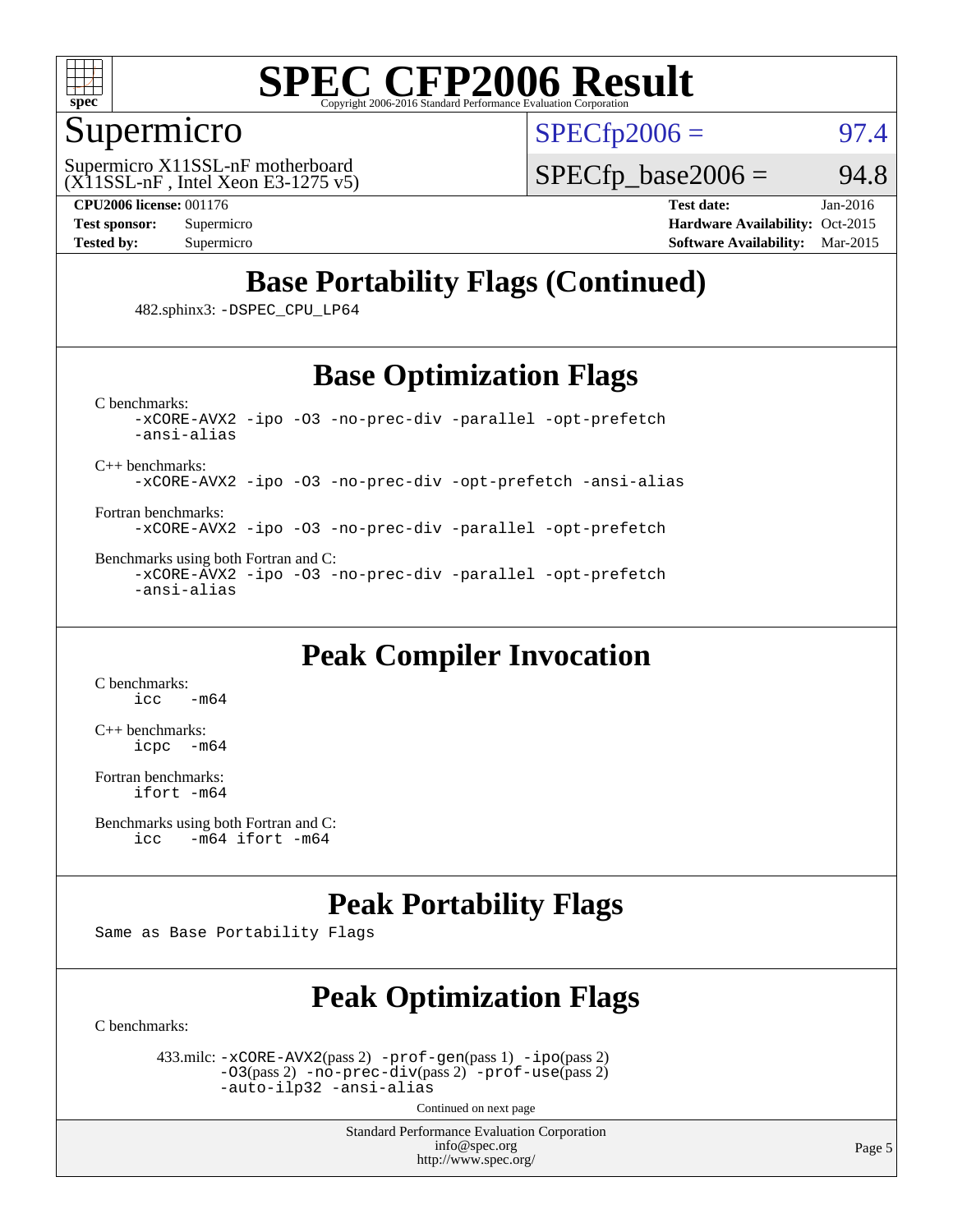

#### Supermicro

 $SPECTp2006 =$  97.4

(X11SSL-nF , Intel Xeon E3-1275 v5) Supermicro X11SSL-nF motherboard

 $SPECTp\_base2006 = 94.8$ 

**[CPU2006 license:](http://www.spec.org/auto/cpu2006/Docs/result-fields.html#CPU2006license)** 001176 **[Test date:](http://www.spec.org/auto/cpu2006/Docs/result-fields.html#Testdate)** Jan-2016 **[Test sponsor:](http://www.spec.org/auto/cpu2006/Docs/result-fields.html#Testsponsor)** Supermicro Supermicro **[Hardware Availability:](http://www.spec.org/auto/cpu2006/Docs/result-fields.html#HardwareAvailability)** Oct-2015 **[Tested by:](http://www.spec.org/auto/cpu2006/Docs/result-fields.html#Testedby)** Supermicro **[Software Availability:](http://www.spec.org/auto/cpu2006/Docs/result-fields.html#SoftwareAvailability)** Mar-2015

### **[Peak Optimization Flags \(Continued\)](http://www.spec.org/auto/cpu2006/Docs/result-fields.html#PeakOptimizationFlags)**

 $470$ .lbm: basepeak = yes

 482.sphinx3: [-xCORE-AVX2](http://www.spec.org/cpu2006/results/res2016q1/cpu2006-20160125-38769.flags.html#user_peakOPTIMIZE482_sphinx3_f-xAVX2_5f5fc0cbe2c9f62c816d3e45806c70d7) [-ipo](http://www.spec.org/cpu2006/results/res2016q1/cpu2006-20160125-38769.flags.html#user_peakOPTIMIZE482_sphinx3_f-ipo) [-O3](http://www.spec.org/cpu2006/results/res2016q1/cpu2006-20160125-38769.flags.html#user_peakOPTIMIZE482_sphinx3_f-O3) [-no-prec-div](http://www.spec.org/cpu2006/results/res2016q1/cpu2006-20160125-38769.flags.html#user_peakOPTIMIZE482_sphinx3_f-no-prec-div) [-unroll2](http://www.spec.org/cpu2006/results/res2016q1/cpu2006-20160125-38769.flags.html#user_peakCOPTIMIZE482_sphinx3_f-unroll_784dae83bebfb236979b41d2422d7ec2) [-ansi-alias](http://www.spec.org/cpu2006/results/res2016q1/cpu2006-20160125-38769.flags.html#user_peakCOPTIMIZE482_sphinx3_f-ansi-alias) [-parallel](http://www.spec.org/cpu2006/results/res2016q1/cpu2006-20160125-38769.flags.html#user_peakCOPTIMIZE482_sphinx3_f-parallel)

[C++ benchmarks:](http://www.spec.org/auto/cpu2006/Docs/result-fields.html#CXXbenchmarks)

 444.namd: [-xCORE-AVX2](http://www.spec.org/cpu2006/results/res2016q1/cpu2006-20160125-38769.flags.html#user_peakPASS2_CXXFLAGSPASS2_LDFLAGS444_namd_f-xAVX2_5f5fc0cbe2c9f62c816d3e45806c70d7)(pass 2) [-prof-gen](http://www.spec.org/cpu2006/results/res2016q1/cpu2006-20160125-38769.flags.html#user_peakPASS1_CXXFLAGSPASS1_LDFLAGS444_namd_prof_gen_e43856698f6ca7b7e442dfd80e94a8fc)(pass 1) [-ipo](http://www.spec.org/cpu2006/results/res2016q1/cpu2006-20160125-38769.flags.html#user_peakPASS2_CXXFLAGSPASS2_LDFLAGS444_namd_f-ipo)(pass 2)  $-03$ (pass 2)  $-no-prec-div(pass 2)$  $-no-prec-div(pass 2)$   $-prof-use(pass 2)$  $-prof-use(pass 2)$ [-fno-alias](http://www.spec.org/cpu2006/results/res2016q1/cpu2006-20160125-38769.flags.html#user_peakCXXOPTIMIZEOPTIMIZE444_namd_f-no-alias_694e77f6c5a51e658e82ccff53a9e63a) [-auto-ilp32](http://www.spec.org/cpu2006/results/res2016q1/cpu2006-20160125-38769.flags.html#user_peakCXXOPTIMIZE444_namd_f-auto-ilp32)

447.dealII: basepeak = yes

 $450$ .soplex: basepeak = yes

 453.povray: [-xCORE-AVX2](http://www.spec.org/cpu2006/results/res2016q1/cpu2006-20160125-38769.flags.html#user_peakPASS2_CXXFLAGSPASS2_LDFLAGS453_povray_f-xAVX2_5f5fc0cbe2c9f62c816d3e45806c70d7)(pass 2) [-prof-gen](http://www.spec.org/cpu2006/results/res2016q1/cpu2006-20160125-38769.flags.html#user_peakPASS1_CXXFLAGSPASS1_LDFLAGS453_povray_prof_gen_e43856698f6ca7b7e442dfd80e94a8fc)(pass 1) [-ipo](http://www.spec.org/cpu2006/results/res2016q1/cpu2006-20160125-38769.flags.html#user_peakPASS2_CXXFLAGSPASS2_LDFLAGS453_povray_f-ipo)(pass 2) [-O3](http://www.spec.org/cpu2006/results/res2016q1/cpu2006-20160125-38769.flags.html#user_peakPASS2_CXXFLAGSPASS2_LDFLAGS453_povray_f-O3)(pass 2) [-no-prec-div](http://www.spec.org/cpu2006/results/res2016q1/cpu2006-20160125-38769.flags.html#user_peakPASS2_CXXFLAGSPASS2_LDFLAGS453_povray_f-no-prec-div)(pass 2) [-prof-use](http://www.spec.org/cpu2006/results/res2016q1/cpu2006-20160125-38769.flags.html#user_peakPASS2_CXXFLAGSPASS2_LDFLAGS453_povray_prof_use_bccf7792157ff70d64e32fe3e1250b55)(pass 2) [-unroll4](http://www.spec.org/cpu2006/results/res2016q1/cpu2006-20160125-38769.flags.html#user_peakCXXOPTIMIZE453_povray_f-unroll_4e5e4ed65b7fd20bdcd365bec371b81f) [-ansi-alias](http://www.spec.org/cpu2006/results/res2016q1/cpu2006-20160125-38769.flags.html#user_peakCXXOPTIMIZE453_povray_f-ansi-alias)

[Fortran benchmarks](http://www.spec.org/auto/cpu2006/Docs/result-fields.html#Fortranbenchmarks):

 $410.bwaves: basepeak = yes$ 

 416.gamess: [-xCORE-AVX2](http://www.spec.org/cpu2006/results/res2016q1/cpu2006-20160125-38769.flags.html#user_peakPASS2_FFLAGSPASS2_LDFLAGS416_gamess_f-xAVX2_5f5fc0cbe2c9f62c816d3e45806c70d7)(pass 2) [-prof-gen](http://www.spec.org/cpu2006/results/res2016q1/cpu2006-20160125-38769.flags.html#user_peakPASS1_FFLAGSPASS1_LDFLAGS416_gamess_prof_gen_e43856698f6ca7b7e442dfd80e94a8fc)(pass 1) [-ipo](http://www.spec.org/cpu2006/results/res2016q1/cpu2006-20160125-38769.flags.html#user_peakPASS2_FFLAGSPASS2_LDFLAGS416_gamess_f-ipo)(pass 2) [-O3](http://www.spec.org/cpu2006/results/res2016q1/cpu2006-20160125-38769.flags.html#user_peakPASS2_FFLAGSPASS2_LDFLAGS416_gamess_f-O3)(pass 2) [-no-prec-div](http://www.spec.org/cpu2006/results/res2016q1/cpu2006-20160125-38769.flags.html#user_peakPASS2_FFLAGSPASS2_LDFLAGS416_gamess_f-no-prec-div)(pass 2) [-prof-use](http://www.spec.org/cpu2006/results/res2016q1/cpu2006-20160125-38769.flags.html#user_peakPASS2_FFLAGSPASS2_LDFLAGS416_gamess_prof_use_bccf7792157ff70d64e32fe3e1250b55)(pass 2) [-unroll2](http://www.spec.org/cpu2006/results/res2016q1/cpu2006-20160125-38769.flags.html#user_peakOPTIMIZE416_gamess_f-unroll_784dae83bebfb236979b41d2422d7ec2) [-inline-level=0](http://www.spec.org/cpu2006/results/res2016q1/cpu2006-20160125-38769.flags.html#user_peakOPTIMIZE416_gamess_f-inline-level_318d07a09274ad25e8d15dbfaa68ba50) [-scalar-rep-](http://www.spec.org/cpu2006/results/res2016q1/cpu2006-20160125-38769.flags.html#user_peakOPTIMIZE416_gamess_f-disablescalarrep_abbcad04450fb118e4809c81d83c8a1d)

434.zeusmp: basepeak = yes

437.leslie3d: basepeak = yes

 459.GemsFDTD: [-xCORE-AVX2](http://www.spec.org/cpu2006/results/res2016q1/cpu2006-20160125-38769.flags.html#user_peakPASS2_FFLAGSPASS2_LDFLAGS459_GemsFDTD_f-xAVX2_5f5fc0cbe2c9f62c816d3e45806c70d7)(pass 2) [-prof-gen](http://www.spec.org/cpu2006/results/res2016q1/cpu2006-20160125-38769.flags.html#user_peakPASS1_FFLAGSPASS1_LDFLAGS459_GemsFDTD_prof_gen_e43856698f6ca7b7e442dfd80e94a8fc)(pass 1) [-ipo](http://www.spec.org/cpu2006/results/res2016q1/cpu2006-20160125-38769.flags.html#user_peakPASS2_FFLAGSPASS2_LDFLAGS459_GemsFDTD_f-ipo)(pass 2) [-O3](http://www.spec.org/cpu2006/results/res2016q1/cpu2006-20160125-38769.flags.html#user_peakPASS2_FFLAGSPASS2_LDFLAGS459_GemsFDTD_f-O3)(pass 2) [-no-prec-div](http://www.spec.org/cpu2006/results/res2016q1/cpu2006-20160125-38769.flags.html#user_peakPASS2_FFLAGSPASS2_LDFLAGS459_GemsFDTD_f-no-prec-div)(pass 2) [-prof-use](http://www.spec.org/cpu2006/results/res2016q1/cpu2006-20160125-38769.flags.html#user_peakPASS2_FFLAGSPASS2_LDFLAGS459_GemsFDTD_prof_use_bccf7792157ff70d64e32fe3e1250b55)(pass 2) [-unroll2](http://www.spec.org/cpu2006/results/res2016q1/cpu2006-20160125-38769.flags.html#user_peakOPTIMIZE459_GemsFDTD_f-unroll_784dae83bebfb236979b41d2422d7ec2) [-inline-level=0](http://www.spec.org/cpu2006/results/res2016q1/cpu2006-20160125-38769.flags.html#user_peakOPTIMIZE459_GemsFDTD_f-inline-level_318d07a09274ad25e8d15dbfaa68ba50) [-opt-prefetch](http://www.spec.org/cpu2006/results/res2016q1/cpu2006-20160125-38769.flags.html#user_peakOPTIMIZE459_GemsFDTD_f-opt-prefetch) [-parallel](http://www.spec.org/cpu2006/results/res2016q1/cpu2006-20160125-38769.flags.html#user_peakOPTIMIZE459_GemsFDTD_f-parallel)

 465.tonto: [-xCORE-AVX2](http://www.spec.org/cpu2006/results/res2016q1/cpu2006-20160125-38769.flags.html#user_peakPASS2_FFLAGSPASS2_LDFLAGS465_tonto_f-xAVX2_5f5fc0cbe2c9f62c816d3e45806c70d7)(pass 2) [-prof-gen](http://www.spec.org/cpu2006/results/res2016q1/cpu2006-20160125-38769.flags.html#user_peakPASS1_FFLAGSPASS1_LDFLAGS465_tonto_prof_gen_e43856698f6ca7b7e442dfd80e94a8fc)(pass 1) [-ipo](http://www.spec.org/cpu2006/results/res2016q1/cpu2006-20160125-38769.flags.html#user_peakPASS2_FFLAGSPASS2_LDFLAGS465_tonto_f-ipo)(pass 2) [-O3](http://www.spec.org/cpu2006/results/res2016q1/cpu2006-20160125-38769.flags.html#user_peakPASS2_FFLAGSPASS2_LDFLAGS465_tonto_f-O3)(pass 2) [-no-prec-div](http://www.spec.org/cpu2006/results/res2016q1/cpu2006-20160125-38769.flags.html#user_peakPASS2_FFLAGSPASS2_LDFLAGS465_tonto_f-no-prec-div)(pass 2) [-prof-use](http://www.spec.org/cpu2006/results/res2016q1/cpu2006-20160125-38769.flags.html#user_peakPASS2_FFLAGSPASS2_LDFLAGS465_tonto_prof_use_bccf7792157ff70d64e32fe3e1250b55)(pass 2) [-inline-calloc](http://www.spec.org/cpu2006/results/res2016q1/cpu2006-20160125-38769.flags.html#user_peakOPTIMIZE465_tonto_f-inline-calloc) [-opt-malloc-options=3](http://www.spec.org/cpu2006/results/res2016q1/cpu2006-20160125-38769.flags.html#user_peakOPTIMIZE465_tonto_f-opt-malloc-options_13ab9b803cf986b4ee62f0a5998c2238) [-auto](http://www.spec.org/cpu2006/results/res2016q1/cpu2006-20160125-38769.flags.html#user_peakOPTIMIZE465_tonto_f-auto) [-unroll4](http://www.spec.org/cpu2006/results/res2016q1/cpu2006-20160125-38769.flags.html#user_peakOPTIMIZE465_tonto_f-unroll_4e5e4ed65b7fd20bdcd365bec371b81f)

[Benchmarks using both Fortran and C](http://www.spec.org/auto/cpu2006/Docs/result-fields.html#BenchmarksusingbothFortranandC):

435.gromacs: basepeak = yes

 $436.cactusADM: basepeak = yes$ 

454.calculix: [-xCORE-AVX2](http://www.spec.org/cpu2006/results/res2016q1/cpu2006-20160125-38769.flags.html#user_peakOPTIMIZE454_calculix_f-xAVX2_5f5fc0cbe2c9f62c816d3e45806c70d7) [-ipo](http://www.spec.org/cpu2006/results/res2016q1/cpu2006-20160125-38769.flags.html#user_peakOPTIMIZE454_calculix_f-ipo) [-O3](http://www.spec.org/cpu2006/results/res2016q1/cpu2006-20160125-38769.flags.html#user_peakOPTIMIZE454_calculix_f-O3) [-no-prec-div](http://www.spec.org/cpu2006/results/res2016q1/cpu2006-20160125-38769.flags.html#user_peakOPTIMIZE454_calculix_f-no-prec-div) [-auto-ilp32](http://www.spec.org/cpu2006/results/res2016q1/cpu2006-20160125-38769.flags.html#user_peakCOPTIMIZE454_calculix_f-auto-ilp32) [-ansi-alias](http://www.spec.org/cpu2006/results/res2016q1/cpu2006-20160125-38769.flags.html#user_peakCOPTIMIZE454_calculix_f-ansi-alias)

Continued on next page